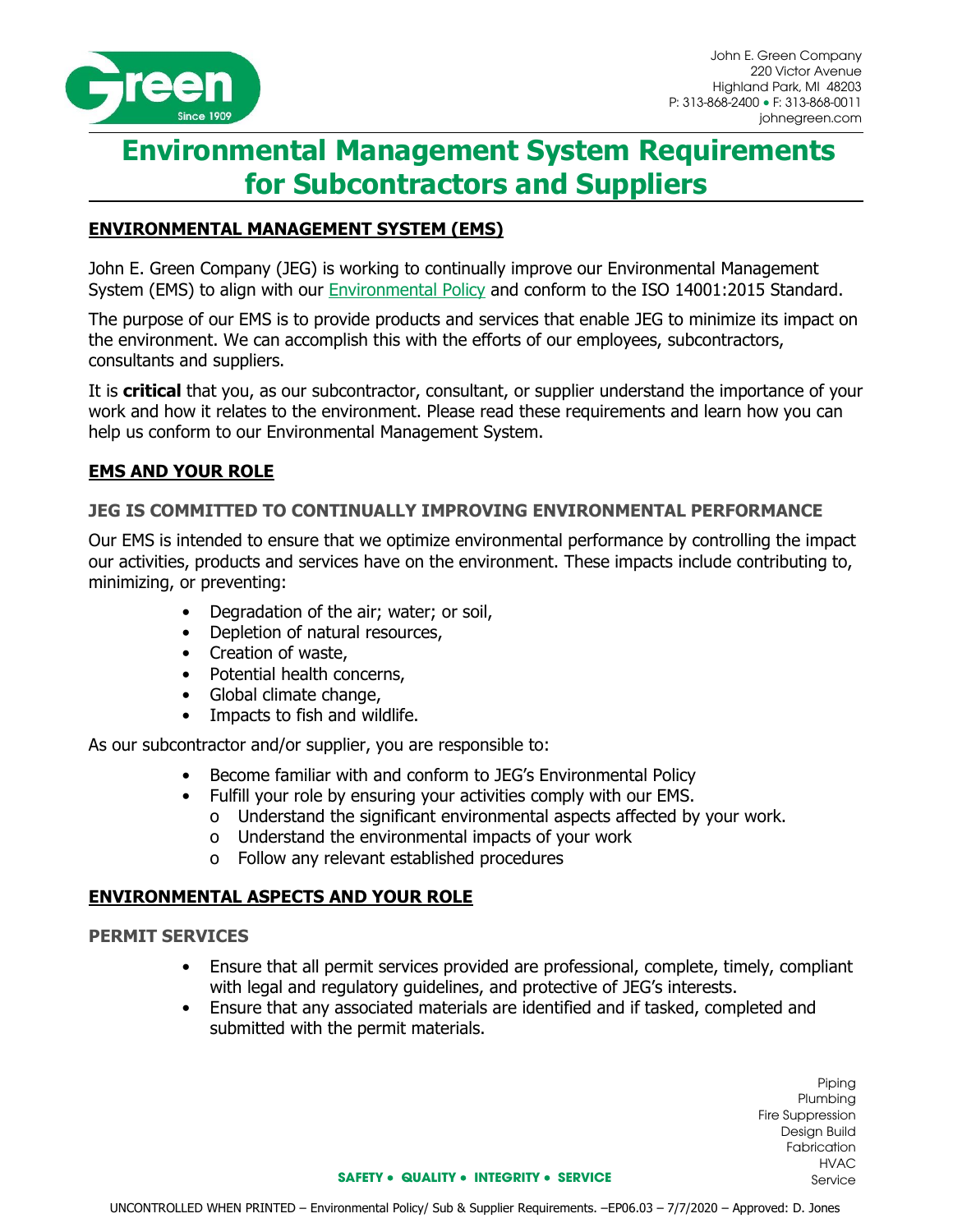



# **PLAN AND STUDY DEVELOPMENT**

- Ensure that plans or studies (e.g. remediation, spill, feasibility) are professional, complete, timely, compliant with legal and regulatory guidelines, and protective of JEG's interests.
- Are written clearly.
- Include pollution prevention and energy efficiency principles where appropriate.

# **CHEMICAL PRODUCTS**

- Minimize use and toxicity of chemicals.
- Eliminate nonessential use of aerosols.
- Obtain approval for all chemicals brought onto jobsite property.
- Provide an SDS for each chemical brought on site.
- Store chemical products in separate, appropriate, and labeled containers.
- Remove all unused chemicals upon job completion.

# **CHEMICAL OR OIL SPILLS**

- Practice good housekeeping to minimize spills.
- Immediately report any spill to your JEG Project Mgr. and [Quality@JohnEGreen.com.](mailto:Quality@JohnEGreen.com)
- Tape-off or otherwise isolate spill and stay upwind.
- Clean up a spill only if authorized by a JEG Quality or Safety Representative.
- Do not wash a spill down a drain unless specifically instructed to by a JEG Quality or Safety Representative.

# **RECYCLING**

- Participate in applicable on-site recycling programs for metal, paper, cardboard, plastic piping, tires and other recyclables.
- Ensure cooling equipment has a sticker indicating refrigerant has been drained prior to recycling.
- Look for opportunities to recycle or reuse materials.

# **SOIL EROSION**

- Conduct activities to limit the area of impact to soils and minimize wind and water erosion.
- Ensure silt fencing is properly installed around potential erosion areas. Repair silt fencing when damaged.
- If a Soil Erosion and Sedimentation Control Plan is required for your project:
	- o Implement all required activities and installations required by the plan.
	- o Have a copy of the plan immediately available on the construction site.
	- o Perform any required inspections (only if accredited by the MDEQ)
	- o Immediately implement all corrections identified by site inspector.

# **WASTE HANDLING**

- Minimize waste using the hierarchy of [Reduce, Reuse and Recycle.](https://www.epa.nsw.gov.au/your-environment/recycling-and-reuse/warr-strategy/the-waste-hierarchy)
- Do not place liquids in the trash.
- Store waste in separate, appropriate, and labeled containers or dumpsters.